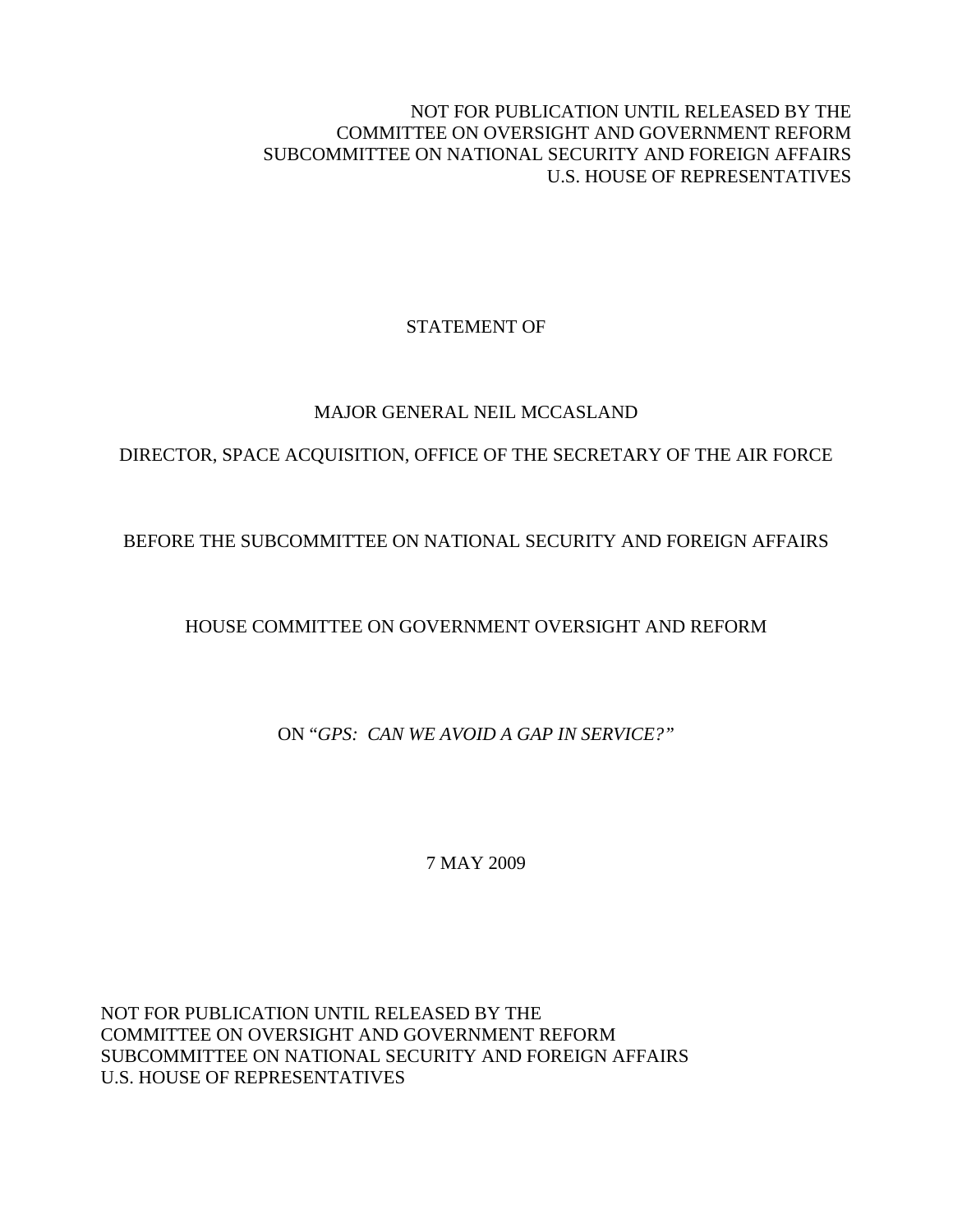Mr. Chairman, Ranking Member Flake, distinguished Members of the Subcommittee on National Security and Foreign Affairs, it is a privilege to address you on the Air Force's management and execution of the Global Positioning System (GPS) acquisition program. GPS provides accurate location and time information for unlimited users in all weather, day and night, anywhere in the world. It is vital to numerous military and civil activities, including mapping, aerial refueling, weapons delivery, rendezvous operations, search and rescue operations, banking, transportation and agriculture. The Air Force, as the developer, operator, and steward for GPS, is committed to maintaining GPS as the gold standard for positioning, navigation, and timing information. I will focus my discussion on recent program successes, plans to sustain and modernize civil and military capability, and the interagency partnerships required to guarantee GPS program success.

#### **RECENT SUCCESSES**

 First, let me talk about a few recent successes. In September 2007, the 22-year-old, unsustainable legacy GPS Master Control Station was replaced by the Architecture Evolution Plan System, or AEP, which improved GPS accuracy, provided the capability to operate the GPS IIF satellites, and will increase the ability to protect the military's use of GPS signals. The transition from the legacy to this new control segment was seamless to GPS users worldwide.

 We are also significantly modernizing the GPS space segment. In March we launched the seventh vehicle in the current generation of GPS satellites, known as Block IIR-M. This family of satellites supports a second civil signal, L2C, and a new fully-encrypted military-exclusive signal, M-code, that will provide improved anti-jam performance. The IIR-M launched in March just performed a successful test broadcast of a third civil signal, known as L5. This enabled the US to secure its filing for the frequency with the International Telecommunication Union.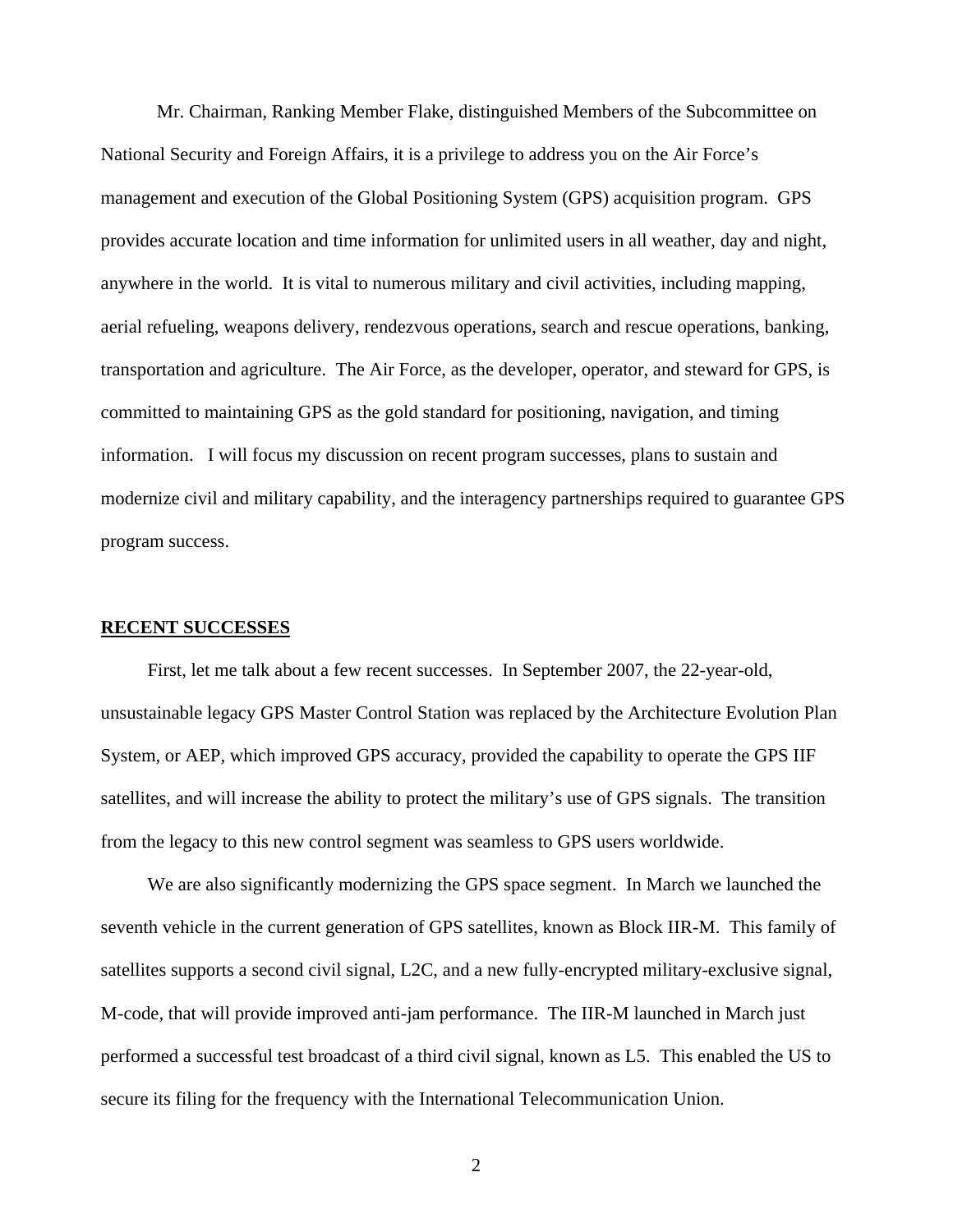The next generation of GPS satellites is the IIF family. This program has taken longer than planned to reach first launch due to the program's initial acquisition strategy, new requirements added for modernized GPS navigation signals and flexible power, defense industrial base consolidation, and technical issues. These issues propelled the Air Force to launch a campaign to rebuild our confidence in the schedule of this critical space system through a renewed focus on mission assurance.

We have now achieved multiple milestones for the first GPS IIF space vehicle including successful thermal vacuum and final integrated systems testing for satellite #1. At the same time, we are preparing to send the second space vehicle to Cape Canaveral as a pathfinder and also establishing a production line for the remaining vehicles. I'm confident we'll launch the first IIF in the first half of FY10, and the remaining space vehicles will be produced and available as needed over the next three to five years.

Finally, we have put great emphasis on the all-important user equipment. To date, the Air Force has procured nearly 345,000 Defense Advanced GPS Receivers*,* upgraded Miniaturized Airborne GPS Receivers, and procured 80,000 Ground Based GPS Receiver Applications Modules. Collectively, these deliveries represent significant enhancement to security and GPS anti-jam capability, increasing combat effectiveness.

#### **PLANS TO SUSTAIN AND MODERNIZE**

 As important as these successes have been, we must continue to modernize. As we evolve all three GPS segments, we will deliver significant new capabilities. For the military user, both the GPS M-Code and increased power are key enablers of navigation warfare capabilities. The civil user will gain two new signals to provide greater accuracy, integrity, and utility.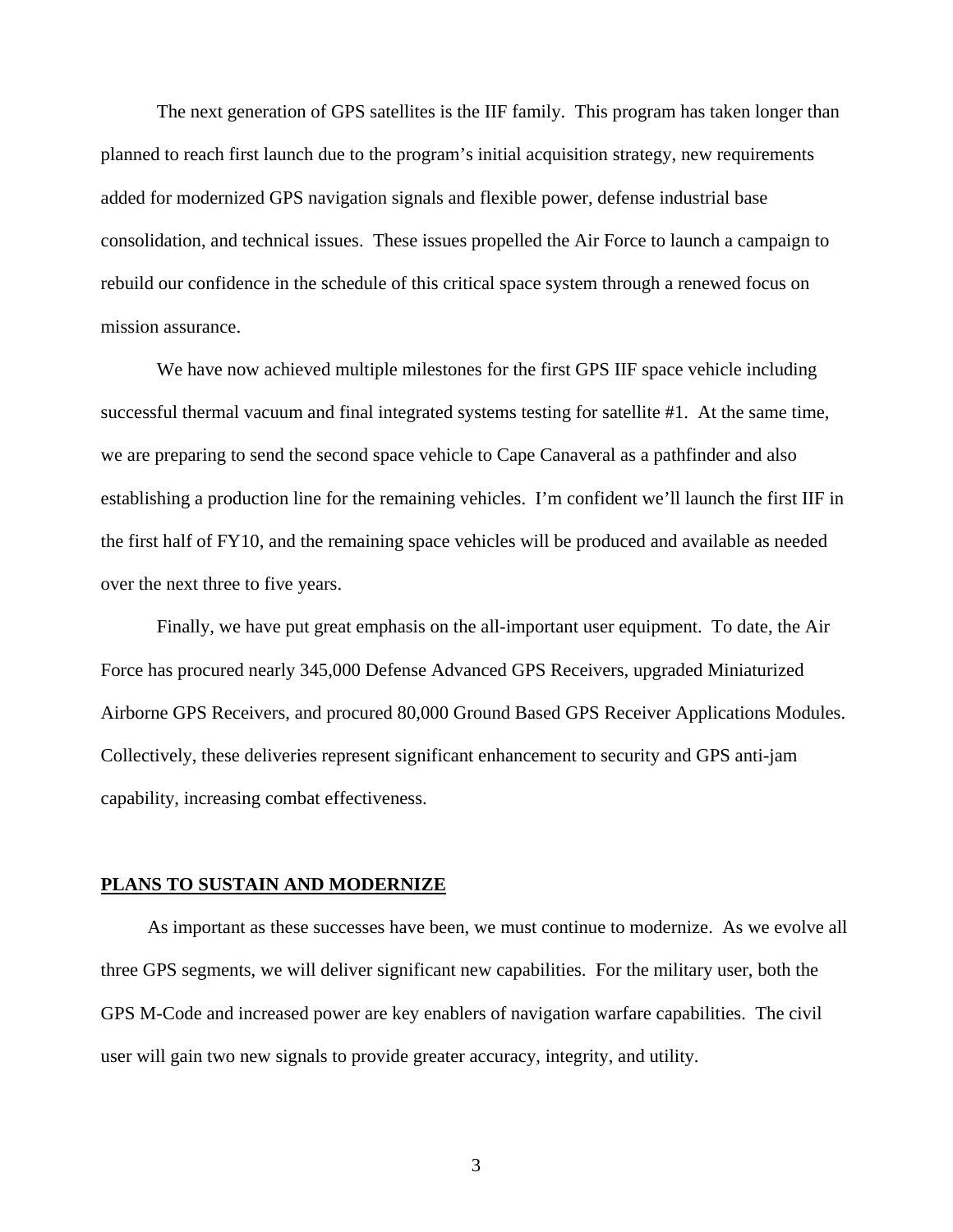A key element of our strategy is to deliver the first GPS III satellite to a known schedule. We worked hard with our requirements arm, our industrial partners, and our fiscal planners to ensure we integrated every lesson from the past to create a high-confidence GPS III schedule. In addition, our approach utilizes a significant amount of Lockheed Martin GPS IIR-M space vehicle heritage. The GPS IIIA program completed extensive pre-award risk reduction activities and demonstrated early designs and prototypes of higher-risk items. These efforts allowed us both to adopt a phased acquisition approach to pursue a low-risk set of capabilities for the initial satellites to support constellation replenishment and to allow longer technology maturation timelines for more challenging capabilities. Two weeks from now, the GPS IIIA program completes its Preliminary Design Review on schedule. This milestone demonstrates that the design addresses requirements with adequate margin to meet program objectives. The program is on track for a first launch in 2014.

The modernized control segment required to support the Block III Satellites, as well as critical information assurance and effect-based operations requirements, is currently in the technology demonstration phase and has completed system design review and prototype demonstration. We will soon down-select to one vendor to complete system development, with delivery in 2013.

New military user equipment is under development to exploit advances in the space and control segments. Currently, the three Military GPS User Equipment (MGUE) Technology Demonstration vendors continue to mature critical technologies, burn down risk, and provide a baseline for the new approach to information assurance requirements. All three vendors are developing prototype hardware capable of receiving new and existing GPS signals, and each has conducted a Critical Design Review. Prototype hardware deliveries begin in early Fiscal Year 2010. Based on the technology demonstration work, our approach to MGUE development and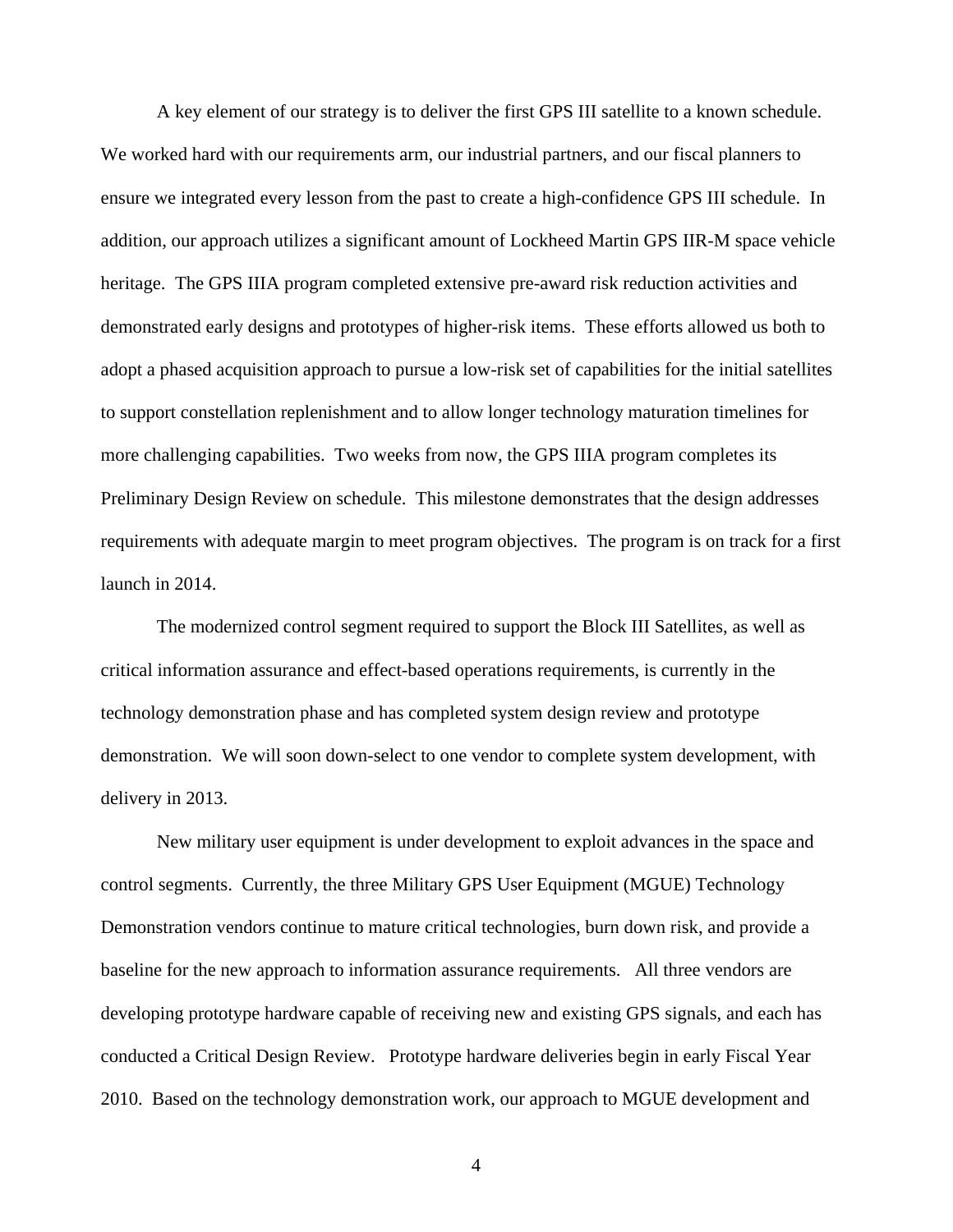integration will emphasize modularity in the design to enable integration into the large number of end user applications and platforms. Available in 2015, these lighter, faster new receivers will be reprogrammable and include security and jam-resistant improvements.

 The foundation for success both technically and programmatically in our modernization efforts lies in our mission assurance process. Mission assurance is a disciplined application of management, systems engineering, and quality principles over the entire lifecycle to ensure mission needs are satisfied. It is a culture that we've rebuilt at SMC that permeates the GPS team and is ingrained through all functional disciplines.

 Three elements are key to the mission assurance culture: risk management, disciplined engineering, and strong government oversight. Proper risk management has been in place from the beginning of the programs. Prior to awarding development contracts, the government conducted extensive risk reduction activity to establish an allocated requirements baseline and develop and demonstrate early designs and prototypes of higher risk items.

 Disciplined engineering for GPS means we have taken a government-led enterprise approach to engineering processes. This approach emphasizes rigorous baseline management, institution of specifications and standards, and government responsibility for cost, schedule and technical trades. The enterprise approach also provides for integrated system-level testing to validate the service provided to warfighters and civil users alike.

 Consistent with recommendations of several studies on acquisition, we've staffed the team with experienced and trained personnel who can exercise clear government oversight. Learning from the difficulties encountered with GPS IIF, we have placed responsibility to deliver our system back where it belongs – with the government. We have also put a team of retired military officers and senior contractor leadership in place to provide management, systems engineering, and business operations training and mentoring for these personnel.